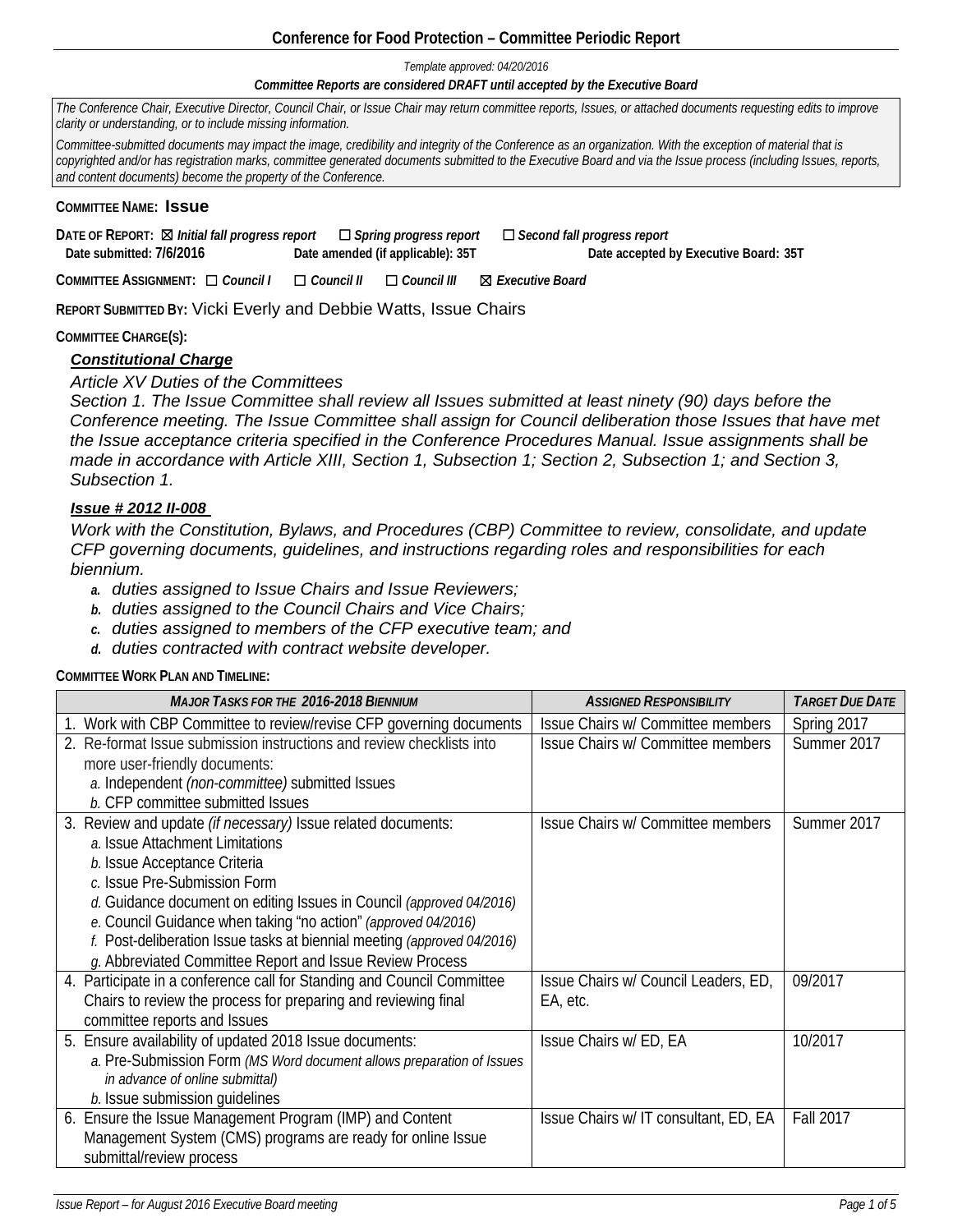| 7. Conduct preliminary review of the draft of final committee reports and<br>prospective committee Issues (preliminary drafts reviewed by Council<br>Leaders; then revised documents are submitted to Issue Chairs) | <b>Issue Chairs</b>                    | 12/2017       |
|---------------------------------------------------------------------------------------------------------------------------------------------------------------------------------------------------------------------|----------------------------------------|---------------|
| 8. Open online Issue submission process                                                                                                                                                                             | Issue Chairs w/IT consultant, ED, EA   | 12/12/2017    |
| 9. Close online Issue submission process (not less than 90 days before                                                                                                                                              | Issue Chairs w/ IT consultant          | 01/12/2018    |
| biennial meeting)                                                                                                                                                                                                   |                                        | mandate       |
| 10. Review all submitted Issues, content documents, and supporting                                                                                                                                                  | Issue Chairs w/ designated Issue       | finalize by   |
| attachments                                                                                                                                                                                                         | <b>Reviewers</b>                       | Mid-02/2018   |
| 11. Recommend assignment of finalized Issues to Councils                                                                                                                                                            | Issue Chairs w/ Committee members      | 02/20/2018    |
| 12. Work with Council Leaders to designate order of Issue deliberation                                                                                                                                              | <b>Issue Chairs w/ Council Leaders</b> | Late 02/2018  |
| 13. Prepare final Issue Master Packet and Scribe Packet (available at 40                                                                                                                                            | Issue Chairs w/ IT consultant          | 03/06/2018    |
| days before biennial meeting)                                                                                                                                                                                       |                                        | mandate       |
| 14. Provide assistance to review and update Scribe Manual                                                                                                                                                           | Issue Chairs w/ Scribe Supervisor,     | 03/2018       |
|                                                                                                                                                                                                                     | ED, EA                                 |               |
| 15. Coordinate and manage onsite Issue related activities at the                                                                                                                                                    | Issue Chairs w/ ED, EA, Council        | 04/15-19/2018 |
| <b>Richmond Biennial Meeting</b>                                                                                                                                                                                    | Leaders                                |               |

### **COMMITTEE ACTIVITIES:**

- **1.** *Dates of committee meetings or conference calls:* No Committee meetings have been held at this time
- **2.** *Overview of committee activities:* 
	- **a.** *Issue Committee Activities:* No Committee activities have occurred at this time
	- **b.** *Issue Chair Activities:* 
		- **1)** April-June 2016: Assisted ED and EA in review of Issue-related post-Biennial Meeting documents prior to posting on the CFP website.
		- 2) 06/29/2016: Email invitation sent to volunteers who had indicated Issue Committee as a 1<sup>st</sup> or 2<sup>nd</sup> choice. Email also sent to Council Chairs and Vice Chairs about Issue Committee membership and charges.
- **3.** *Charges COMPLETED and the rationale for each specific recommendation:* Committee activity has not yet begun
- **4.** *Status of charges still PENDING and activities yet to be completed:* All charges are pending completion

**COMMITTEE REQUESTED ACTION FOR EXECUTIVE BOARD:** ☐ *No requested action at this time*

*Note: referenced documents are available on the CFP website or were attached to the Issue Report submitted for the 04/2016 EB meeting and, in the interest of brevity, have not been re-attached.*

**1.** Approval of recommended Issue Committee roster (see attached).

Proposed roster includes volunteers who indicated the Issue Committee was their  $1<sup>st</sup>$  or  $2<sup>nd</sup>$  choice; all those listed on the attached roster have confirmed their interest in serving. The 4 volunteers listed as "not selected" had marked the Issue Committee as their 3<sup>rd</sup> choice and were not contacted; however, at the EB's request, we will send an invitation to participate on the Issue Committee should any of these volunteers *not* be selected for another CFP committee.

# **The Issue Chairs request that the EB approve the proposed Issue Committee membership roster.**

**2.** Confusion regarding the process to modify or clarify committee charges.

The Committee Chair Position Description includes the following task: *Requests from the Executive Board via the Council Chair any modification of assigned charges.*

In addition, the Biennial Meeting/Conference Procedures (2014) states:

*If a Committee deliberates an Issue and by majority vote determines that clarification of the Issue is needed, specificity of Issue parameters for completion of Issue charges is needed, or that an Issue charge exceeds the mission of the Conference, the Committee may seek guidance from the Executive Board through the Council Chair. The Council Chair shall submit the identified concerns with the Committee's recommendation for clarification of the Issue to the Executive Board for review and deliberation. On behalf of the Assembly, the Executive Board may provide necessary clarification of direction or purpose of the Issue charge to maintain the Conference mission. All pertinent correspondence between the Committee and the Executive Board shall be included in the Committee's final report and presented to the Council at the next biennial meeting; the final report shall also include*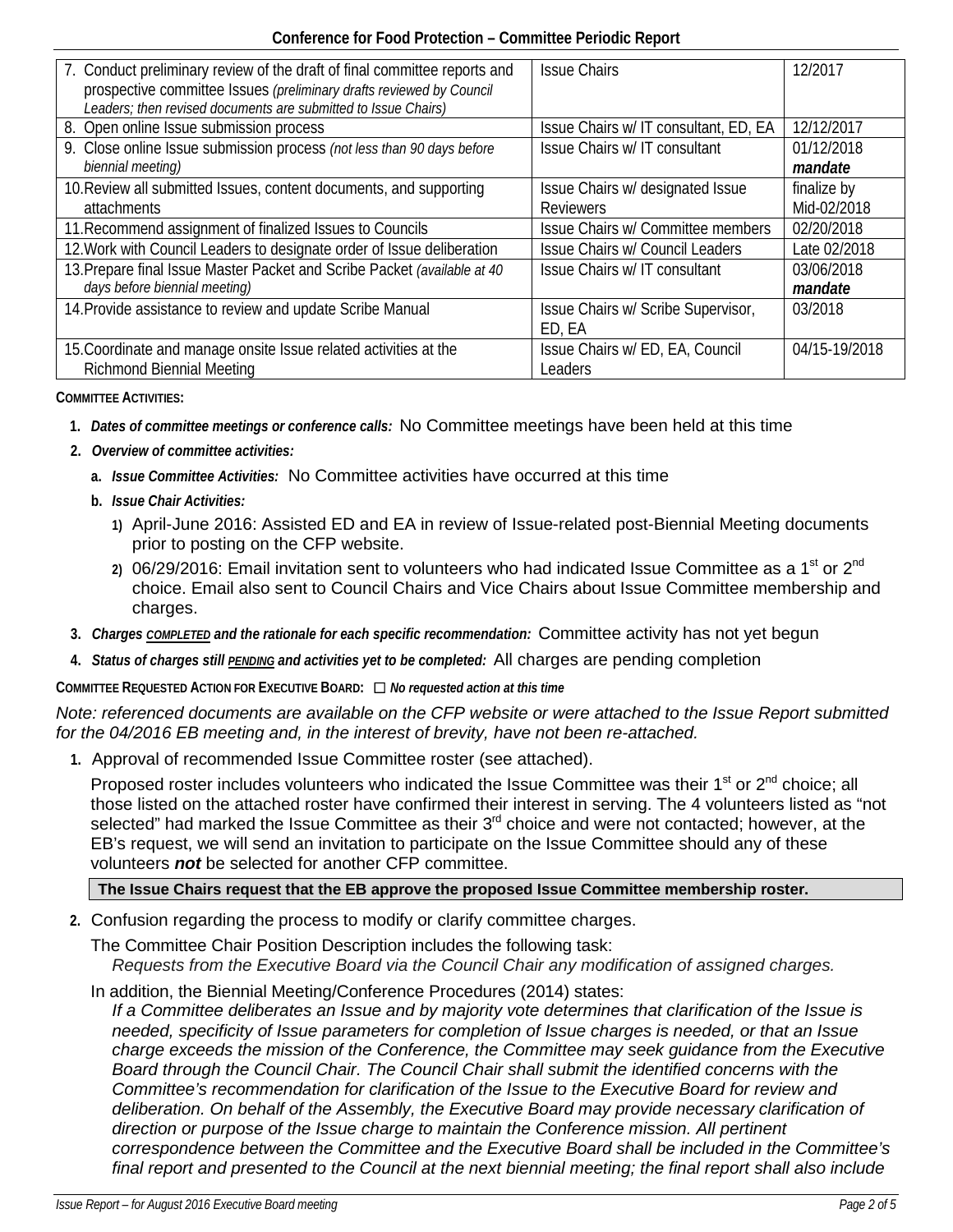*documentation and clarification regarding the original charges.*

A request for clarification was brought by a committee to the EB during the 2014-2016 biennium; the response from the EB stated (extracted from the meeting minutes):

*The Committee can choose to explain how they fulfilled charges by the recommendations as stated in their report. However, charges cannot be changed or removed.*

This EB response that "charges cannot be changed" could be considered to be inconsistent with the CFP governing documents. Lack of requested guidance from the EB leaves interpretation regarding Council assigned charges up to the committee members (who may or may not have been present during Council deliberation); lack of requested guidance from the EB may make it challenging for a committee to fully address assigned charges.

**The Issue Chairs request that the EB affirm, modify, or clarify their role in responding to requests to clarifying committee charges.**

**3.** Discussion and resolution of identified challenges with the Issue process; all topics were included in the 04/2016 Issue Final Report but were not discussed by the EB due to time constraints.

The challenges listed below required the 2014-2016 Issue Chairs to continually explain (and re-explain), debate, and justify their assigned role in in the Issue process, especially as it relates to reviewing and recommending edits in committee submitted documents. In addition to ensuring that committee documents meet the Issue submittal requirements, comments provided by Issue Chairs (or designated Issue Reviewers) are intended to help improve clarity and understanding, point out inconsistencies, and improve formatting and layout of the final document, all in an effort to improve readability.

There appears to be a growing lack of understanding, acceptance, and respect for the Issue review process and tasks as assigned by the CFP governing documents. It is recognized that the Issue submittal and review process has evolved significantly over the past 12 years… but every change and every guidance document was reviewed and approved by the EB at that time or via the Issue process. When new challenges arise (e.g., redaction), guidance has been sought from the ED and Conference Chair and Vice Chair and incorporated, as appropriate, into guidance for the next biennium. Using this process, the CFP governing documents and EB approved supporting materials establish the framework for Issue review.

To help all parties move forward with a uniform understanding of the process, the Issue Chairs request that this EB provide an affirmation of existing language in CFP documents as noted below, or provide recommended changes to help resolve confusion.

**a.** Failure to meet deadlines and complete assigned tasks.

Because of late submission and incomplete work, the Council Chairs and Issue Chairs were faced with extraordinary challenges during the process of reviewing and finalizing committee Issues and documents for the 2016 Biennial Meeting. While it is difficult to "require" that volunteers perform specific duties, read provided instructions, or meet stated deadlines, *not* following the rules within any part of an established process can greatly influence the ability of other volunteers to complete their assigned tasks. The challenge of holding volunteers accountable is applicable to all activities within the Conference and is *not* unique to the Issue process.

**The Issue Chairs request that the EB establish a procedure that identifies appropriate "next steps" when assigned volunteer tasks are incomplete, do not follow or meet established protocol, or when deadlines are missed.**

**b.** Continued confusion regarding "ownership" of committee documents.

More than one committee was extremely unwilling to accept any suggested edits to their documents and an inordinate amount of time was required (by many) with back-and-forth communication in an attempt to resolve everyone's questions and concerns. Moreover, incorrect information was disseminated by some committee members resulting in dissatisfaction and increased confusion with the review process.

Existing language extracted from the Biennial Meeting/Conference Procedures (2014) was adopted by the EB in August 2013:

*Issue Acceptance Criteria:* 

• *Committee submitted documents may impact the image, credibility and integrity of the Conference as an organization.*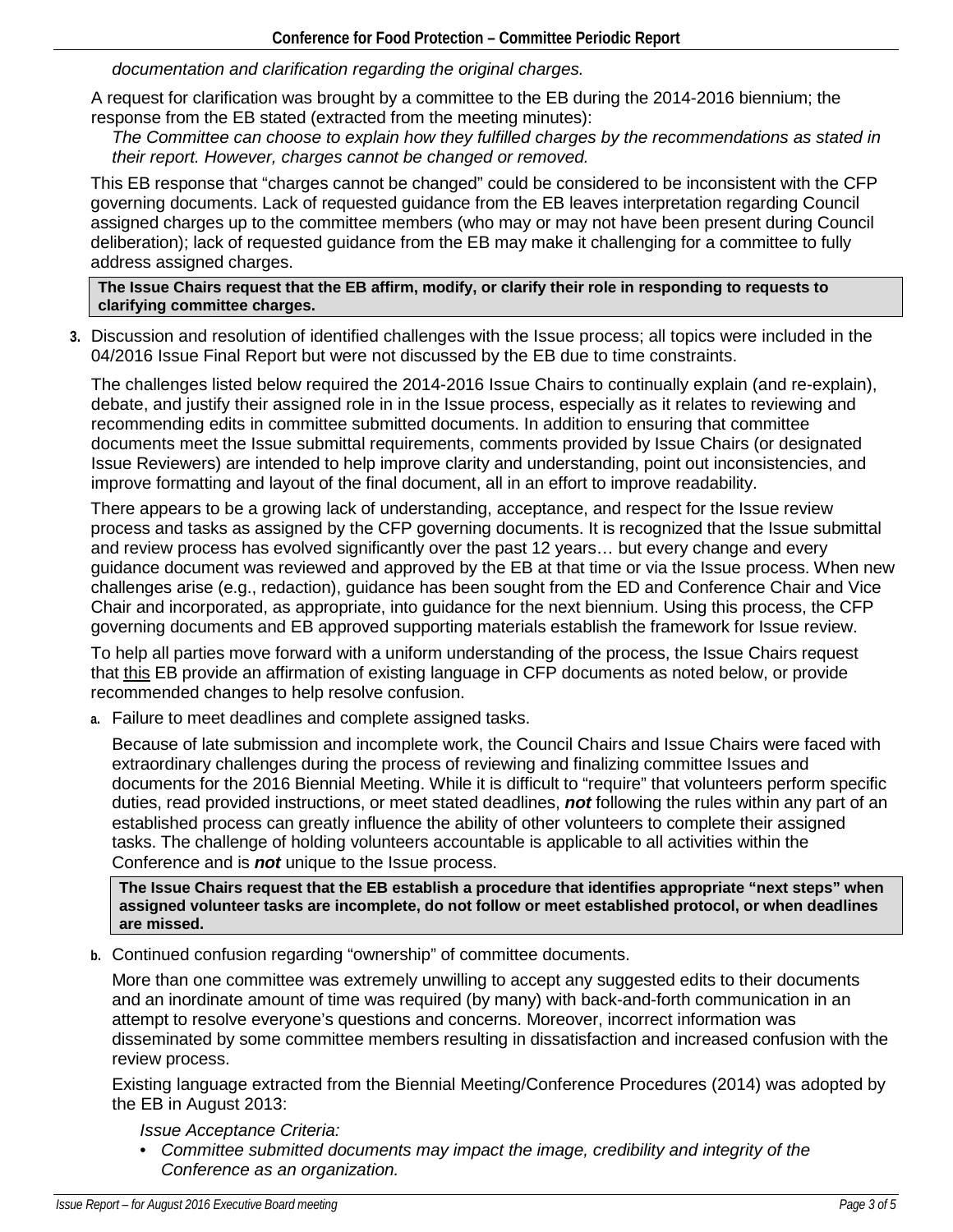• *With the exception of material that has been copyrighted and/or has registration marks, committee documents submitted to the Executive Board online through the Issue Management Program, including all work products (issues; reports; and content documents) generated by a Conference committee become the property of the Conference.*

NOTE: with the approval of new committee report templates at the 04/2016 EB meeting, both bullet points (above) are now included at the top of the *Committee Periodic Report Template* and the second bullet point is included on the *Committee Final Report Template*.

**The Issue Chairs request that the EB affirm, modify, or clarify the above** *Issue Acceptance Criteria* **statements regarding committee generated documents.**

**c.** Confusion regarding the review process for committee submitted Issues, reports, and content documents.

In part, the *Committee Chair Position Description* states:

- *Writes Issue(s) and a final committee report with the assistance of the committee members as requested by the Council Chair.*
- *Submits draft of final committee report, Issues, and committee generated documents and recommendations for preliminary review by the Council Chair, Council Vice Chair, and Issue Chair by a stated due date.*
- *Edits documents as necessary and works with Council Chair and Issue Chair to ensure clarity, understanding, and completeness of all committee generated documents, including making any nonsubstantive changes without requiring committee member approval (e.g., reorganization of information, insertion of missing information).*
	- *Shall submit to the committee any substantive changes to document content (i.e., change of purpose, intent or direction) for their approval with 48 hour response time requirement; majority vote of those that respond shall deem documents as "approved."*
- *Submits committee Issues by a stated due date and in the required format, and works with Issue Reviewers to ensure Issues are readable, easy to understand, and meets all submittal and acceptance criteria.*

An outline of this process is also included on the *Abbreviated Committee Report and Issue Review Process* document created at the EB's request in 2013 *(note: this document needs to be updated to show that the revised IMP process now allows access to the online Issue editing process by both submitters)*.

The CFP calendar for the 2016-2018 biennium was clarified and adjusted to require final documents be submitted to Council Chairs one month earlier than in 2016; revised documents are then submitted to Issue Chairs for their review:

- *September 2017 – Issue Chairs' conference call with Committee Chairs and Co-Chairs*
- *November 10, 2017 – final committee reports and prospective committee Issues submitted to Council Chairs for preliminary review*
- *November 17, 2017 – Council Chairs complete their review of reports and Issues and provide feedback to Committee Chairs*
- *November 30, 2017 – Revised final reports and Issues are submitted to Issue Chairs for preliminary review and comment*
- *January 12, 2018 – Issue submission deadline*

**The Issue Chairs request that the EB affirm or re-define the "process" for submitting and reviewing committee final reports, Issues, and content documents as currently identified in the** *Committee Chair Position Description***.**

**d.** Ongoing committee support*.* 

The current practice related to the review of committee reports and documents is *not* sustainable and is *not* fair to committees. Lack of thoughtful EB review and timely feedback permits committees to function autonomously throughout the biennium; then, when final reports and draft Issues are submitted, committee documents are placed through a high level of review and scrutiny to ensure established criteria is met. Major information gaps and inconsistencies are often discovered during this review requiring an extensive expenditure of time by the committee and reviewers to re-work the documents, followed by multiple rounds of review within a very brief timeframe.